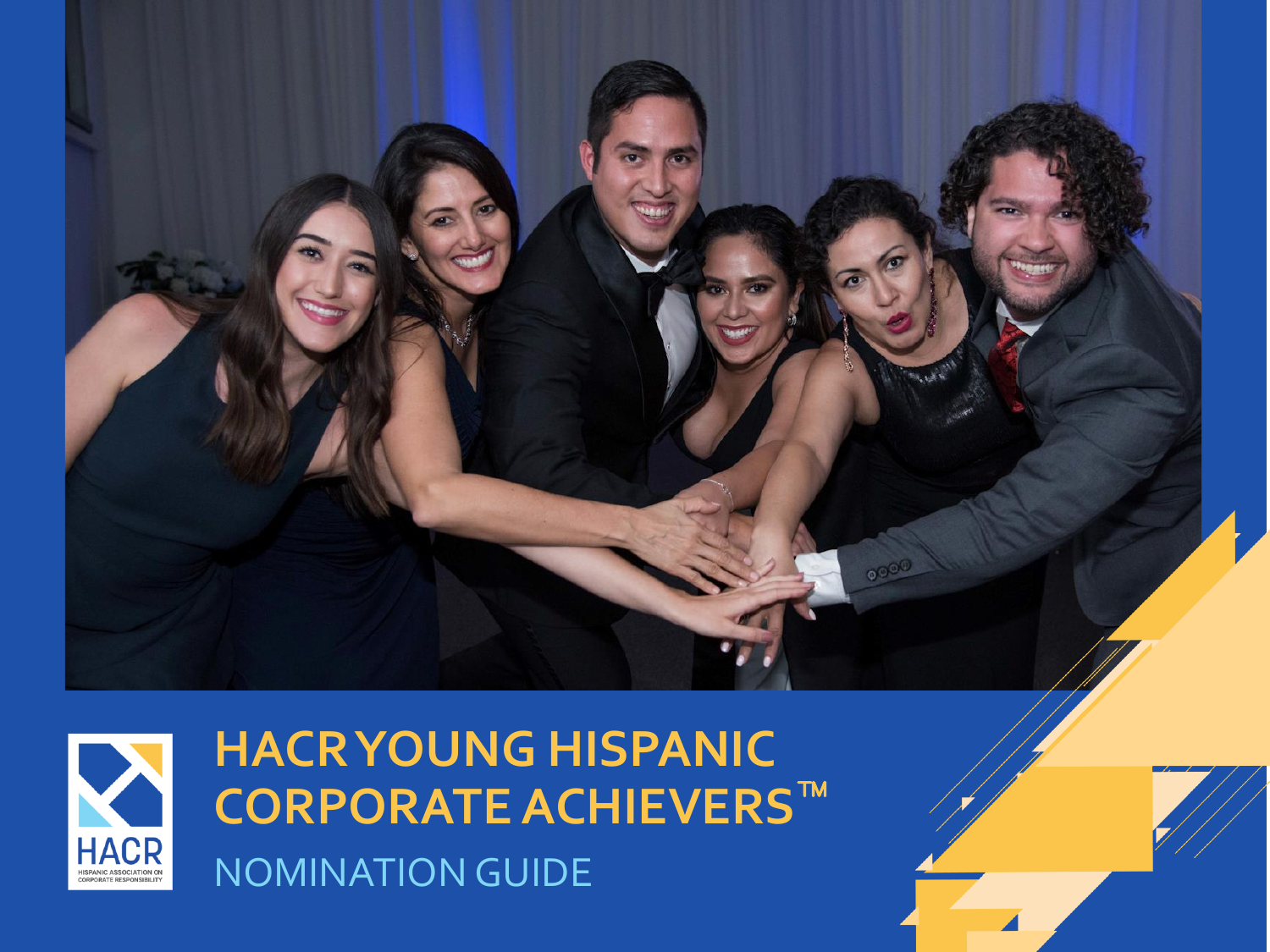

## **TABLE OF CONTENTS**

| About HACR Young Hispanic HACR YHCA Nomination |                       |
|------------------------------------------------|-----------------------|
| Corporate Achievers™                           | Process & Timeline 7  |
| Program 3                                      | <b>HACRYHCA</b>       |
| About HACR 4                                   | Nominee Eligibility 9 |
|                                                | <b>HACRYHCA</b>       |
| 2023 HACRYHCA                                  | 2023 Application 10   |
| <b>Program Description</b>                     |                       |
|                                                |                       |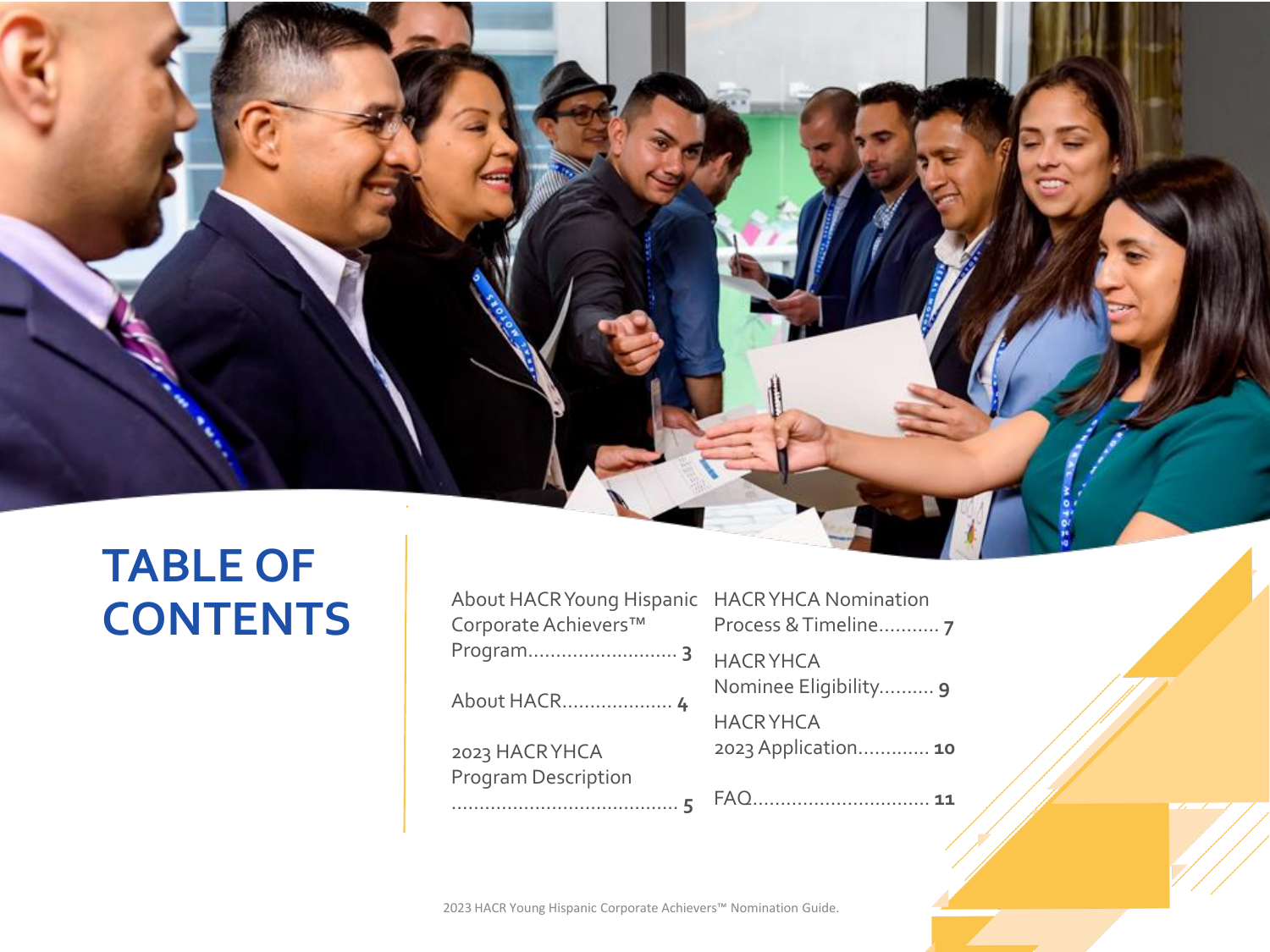

## **ABOUT THE HACR YOUNG HISPANIC CORPORATE ACHIEVERS PROGRAM™**

- The HACR Young Hispanic Corporate Achievers™ (YHCA) was launched in 2007 to recognize the outstanding achievements of young Hispanic professionals in Corporate America and further the organization's goal of increasing the number of Hispanics on corporate boards.
- The annual program recognizes high-potential Hispanics at *Fortune* 500 and/or HACR Corporate Member companies. Finalists are selected based on their demonstrated leadership qualities and capabilities within their respective corporations and deep commitment to the Hispanic community.
- Once selected, HACR YHCA finalists participate in an intensive leadership development, education, and training experience focused on key leadership advancement skills and culturally specific topics regarding diversity, equity, inclusion and belonging.
- To date, around 1,300 candidates have been nominated, and about 500 have been selected as HACR YHCA finalists.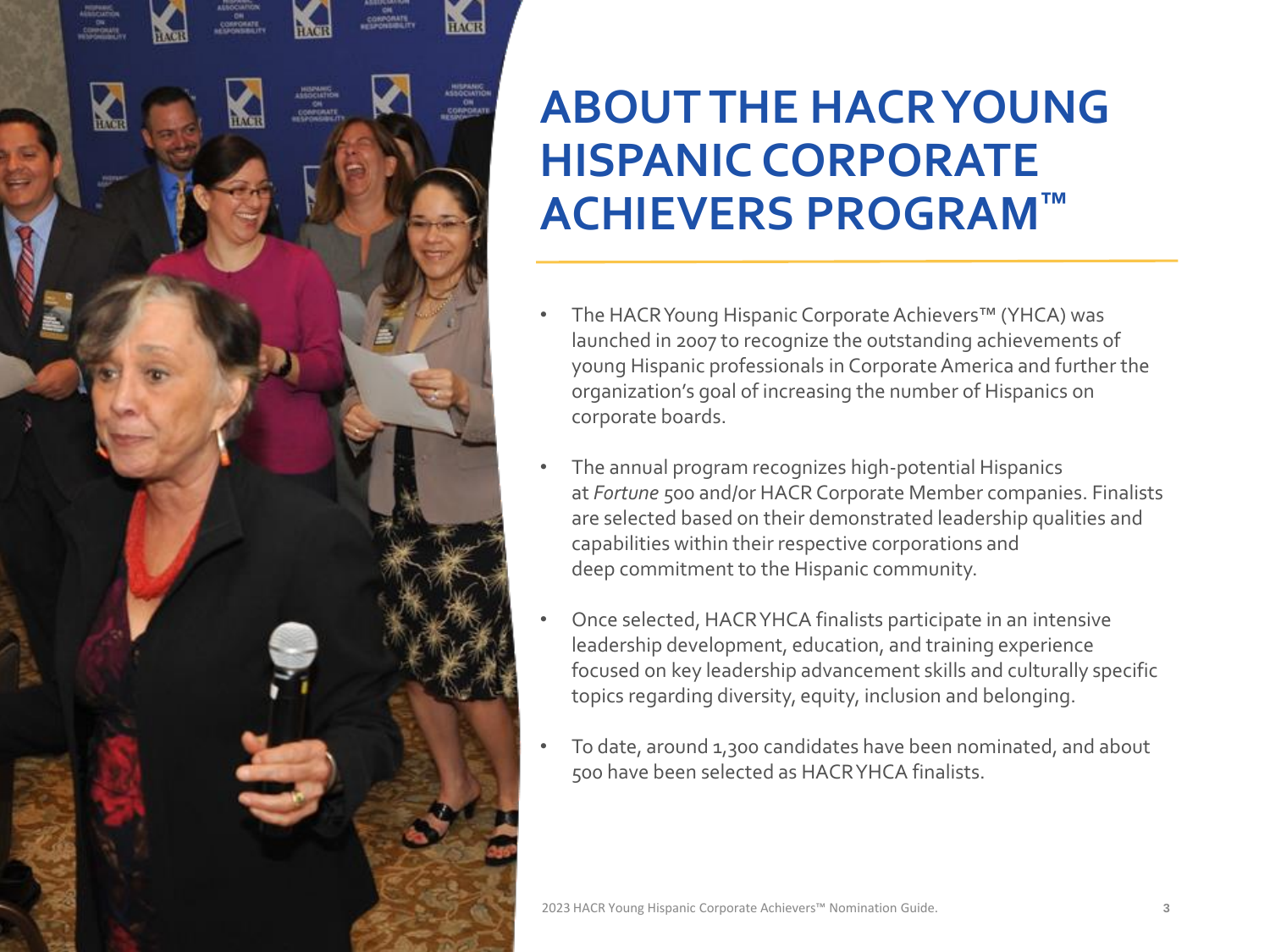## **ABOUT THE HACR YOUNG HISPANIC CORPORATE ACHIEVERS PROGRAM™**

Founded in 1986, the Hispanic Association on Corporate Responsibility (HACR) is one of the most influential advocacy organizations in the nation. Our mission is to advance the inclusion of Hispanics in Corporate America at a level commensurate with our economic contributions.

HACR's work is possible thanks to the support of its Corporate Members and Coalition Members, who together provide HACR with the resources needed to achieve its mission.

HACR focuses on four areas of corporate social responsibility and market reciprocity: Employment, Procurement, Philanthropy and Governance.

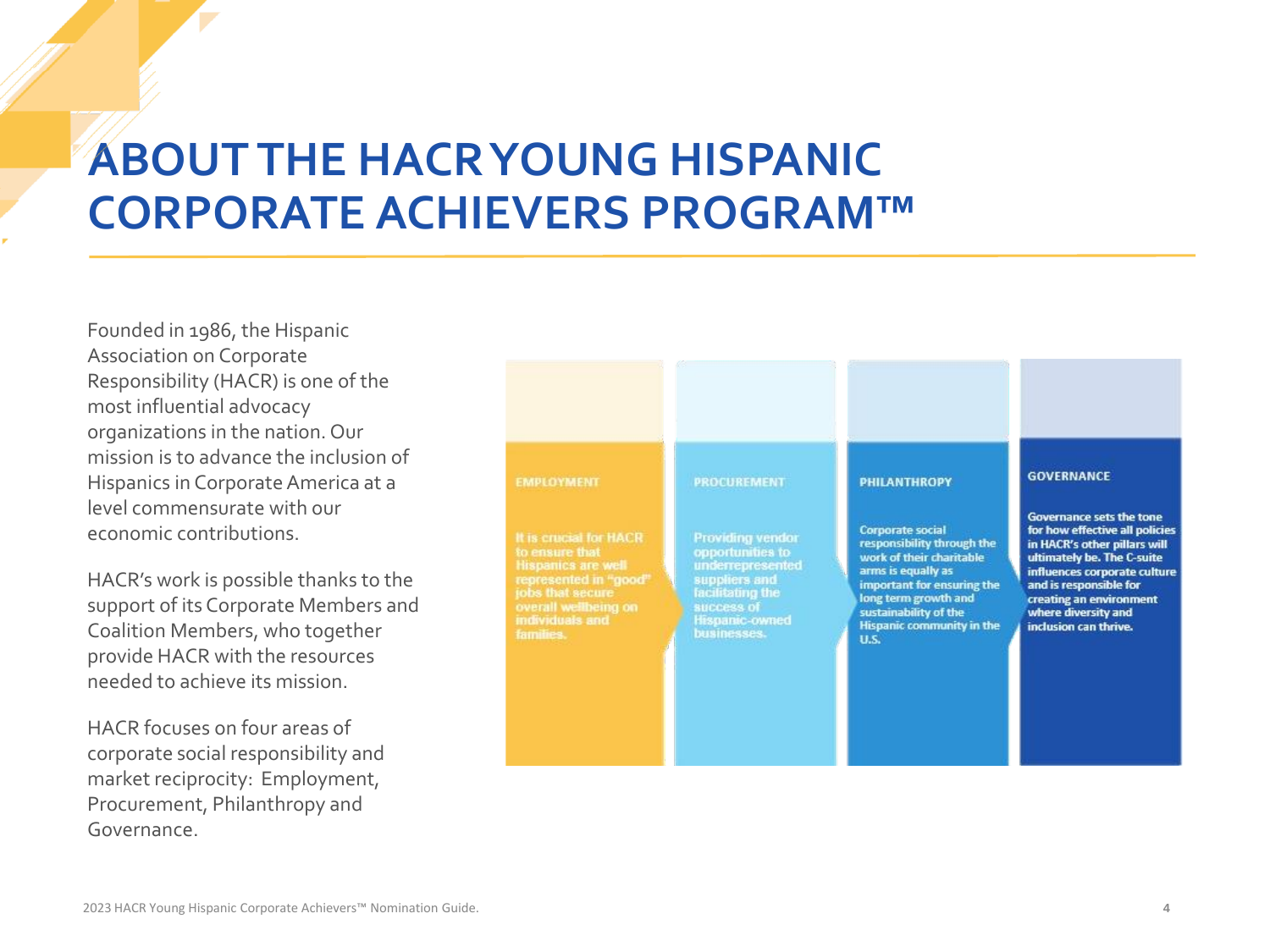## **HACR YHCA PROGRAM DESCRIPTION**

The HACR YHCA 2023 Program will provide the opportunity for Hispanic professionals to engage in virtual and inpersonal leadership advancement trainings on identity and DEI, professional development and leadership, and community involvement.

Each cohort will complete the live, virtual modules. The participants will be united during the three-day, in-person training component, set to take place during the HACR Executive Programs conference in San Fransisco, CA.

The company agrees to pay the program registration fee, and cost of travel and lodgingshould their nominee(s) be selected.

The 2023 HACR YHCA program will include.

- ❑ Between 15 and 20 hours of intensive, virtual leadership development, and an in-person reception immediately followed by two days of dynamic, in-person training
- ❑ Learning and development modules focused on topics such as intersectional leadership, personal branding, negotiation, emotional intelligence, ERG leadership and strategy, and corporate board readiness.
- ❑ Networking opportunities with HACR YHCA alumni and attendees of HACR's Executive Conference June 11- 14, 2023 in San Fransisco, CA.

❑ A black-tie awards ceremony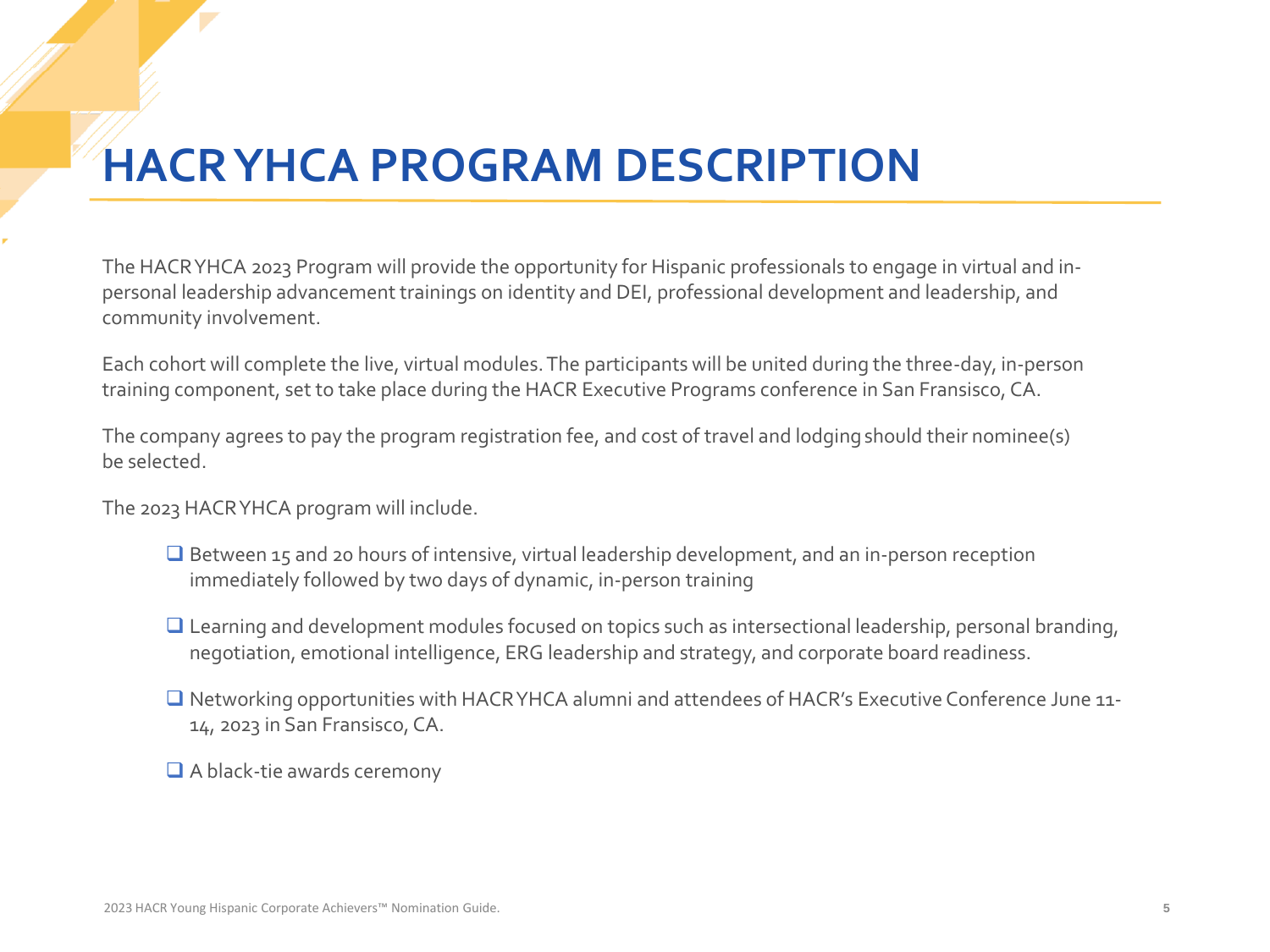## **2023 PROGRAM DESCRIPTION**

### 2023 Program Dates

- April May 2023 (Virtual)
- June 11-14, 2023 (San Fransisco, CA)

### **Curriculum**

- Authentic Leadership
- Personalized DiSC Leadership Assessment
- Emotional Intelligence
- Diversity, Equity & Inclusion 2.0
- ERG Strategy and Leadership
- Corporate Board Readiness
- Management Training

### Format

- Virtual Modules
- 3 In-person Training Days
- Panels and Instruction modules
- Virtual and In-person Networking Opportunities
- Facilitated Breakout sessions

#### Fee

- \$4,000 HACR Member Companies
- \$5,250 Non-member Companies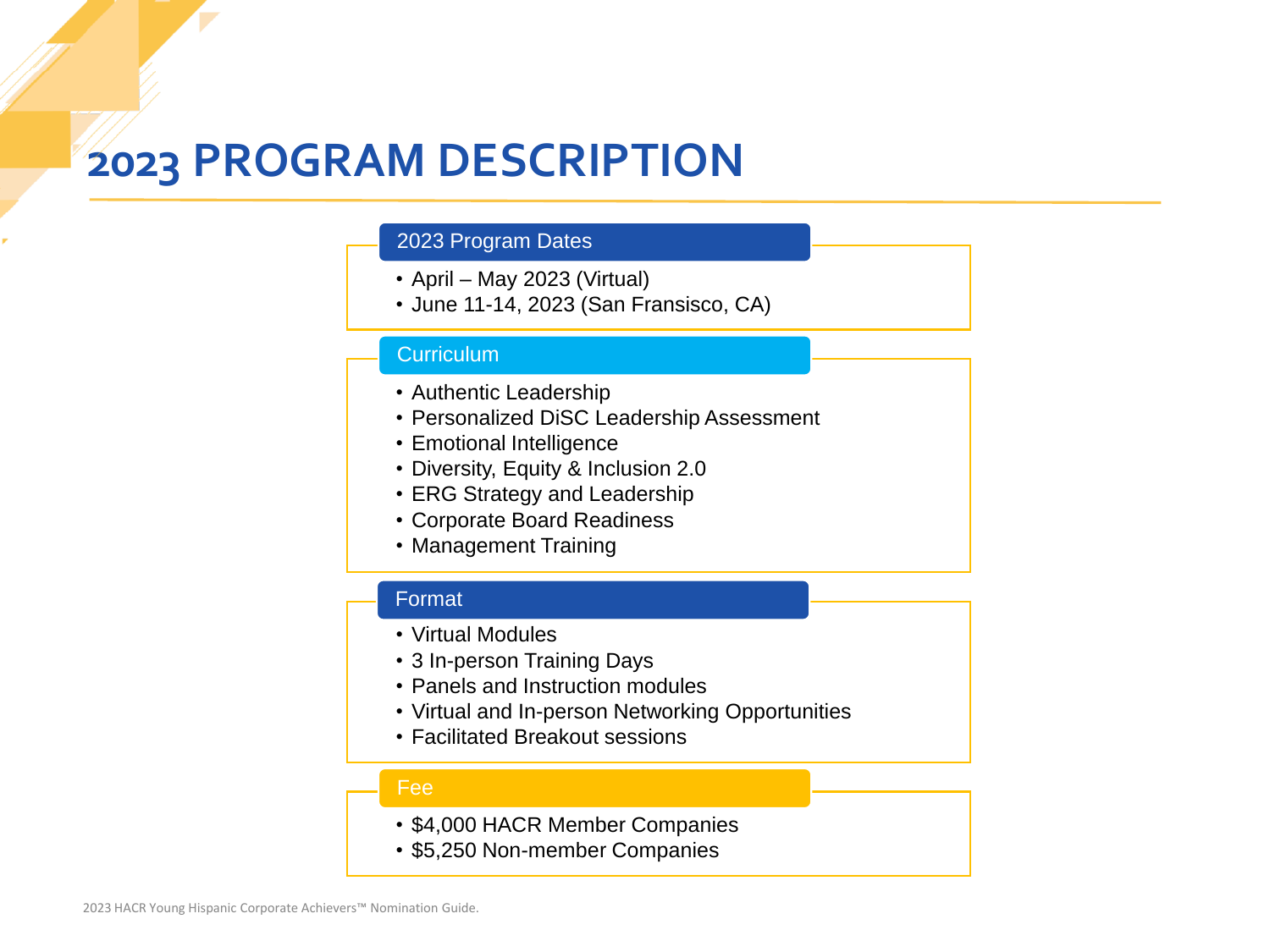## **ABOUT THE HACR YOUNG HISPANIC CORPORATE ACHIEVERS™ PROGRAM**

## **SELECTION**

Candidates are nominated by their respective companies. Once their applications are received, HACR completes a rigorous review process of their education, professional experience, community involvement and volunteerism, and leadership and advocacy skills, as presented in the application materials.

Selected finalists will participate in a hybrid (virtual and in-person) leadership development and education training program between April and June 2023.

## **TIMELINE**

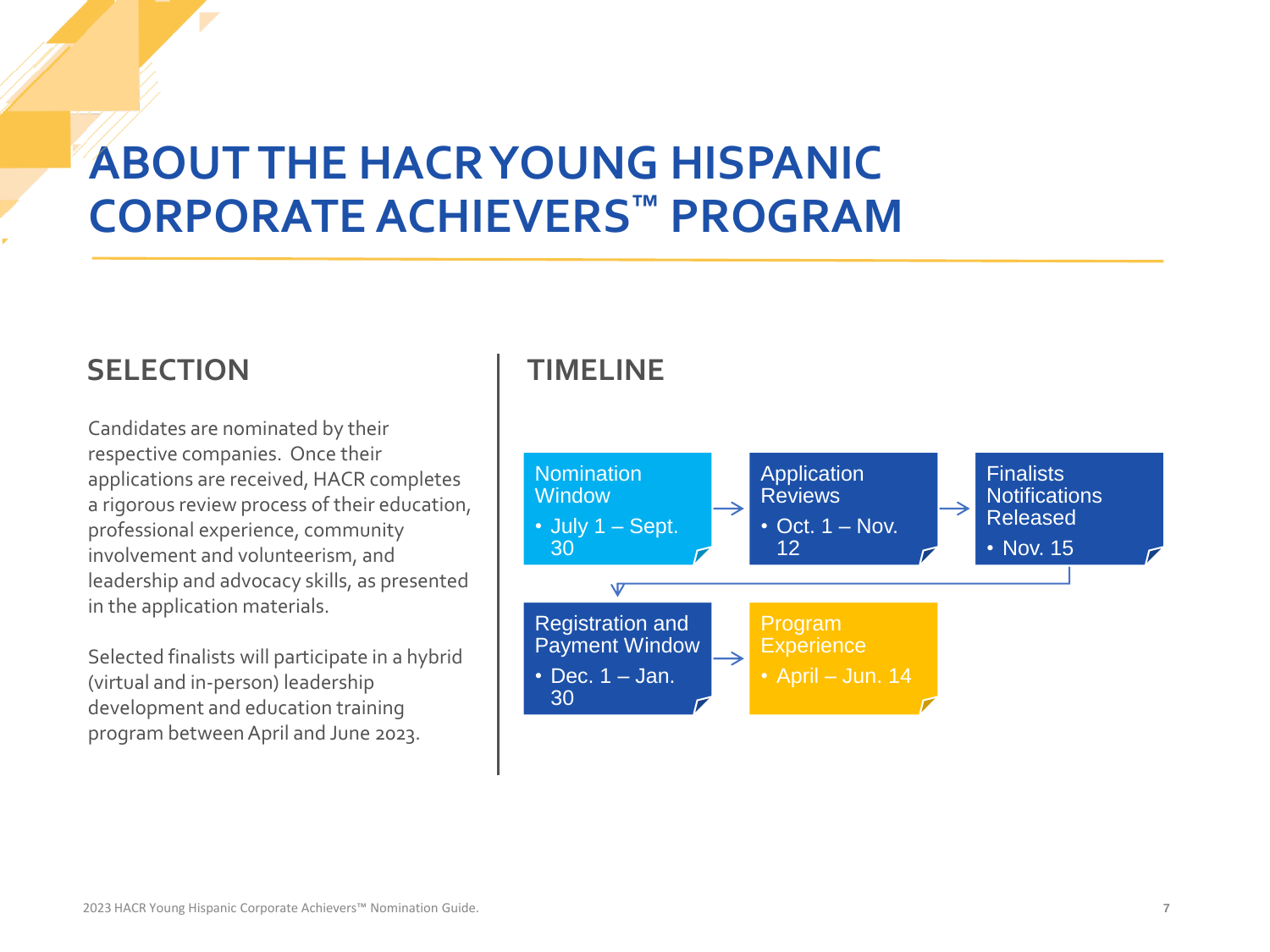## **HACR YHCA NOMINEE ELIGIBILITY**

- $\checkmark$  Must be between the ages of 25-40
- ✓ Must be of Hispanic descent\*
- ✓ Must be U.S.-based employees at a *Fortune 500* and/or HACR Corporate Member company
- $\checkmark$  Have demonstrated leadership qualities and capabilities within their respective companies
- $\checkmark$  Have a demonstrated commitment to the Hispanic community
- $\checkmark$  Must be available to attend all components of the program for its entire duration

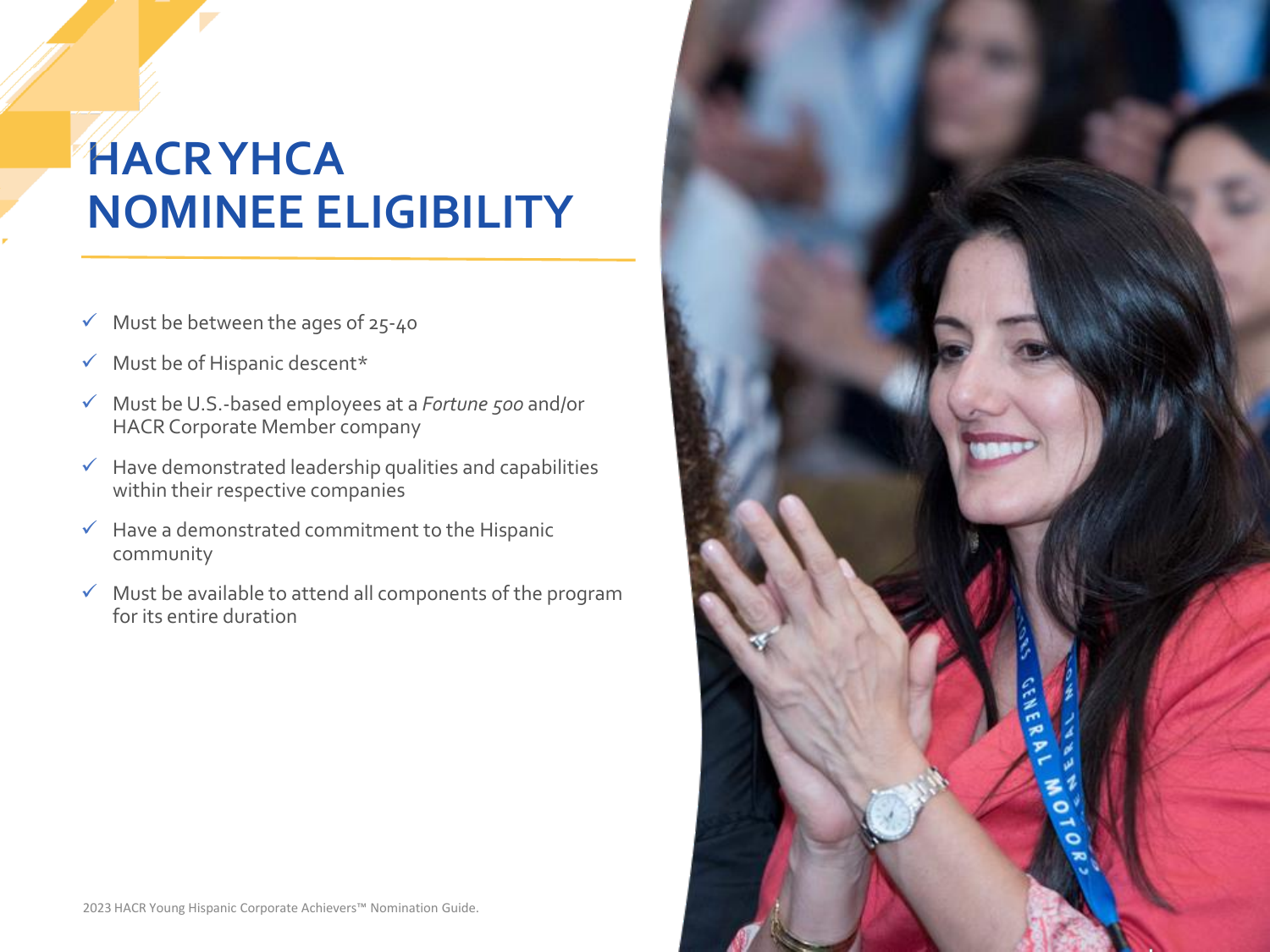# **HACR YHCA NOMINEE ELIGIBILITY**

Below are *examples* of how leadership qualities and capabilities within their respective companies may be represented in an application.

- Total number of years in the workforce
- Largest number of employees managed
- Largest budget managed
- Professional and Hispanic organization membership, including ERGs
- Total number of volunteer hours in any given year for the last five years
- Nonprofit, ERG or association board membership in the last five years
- Executive committee board appointment in the last five years
- Print or web publications featured in or authored by in the last five years
- Speaker or presenter participation in the last five years
- Internal and external awards received in the last five years

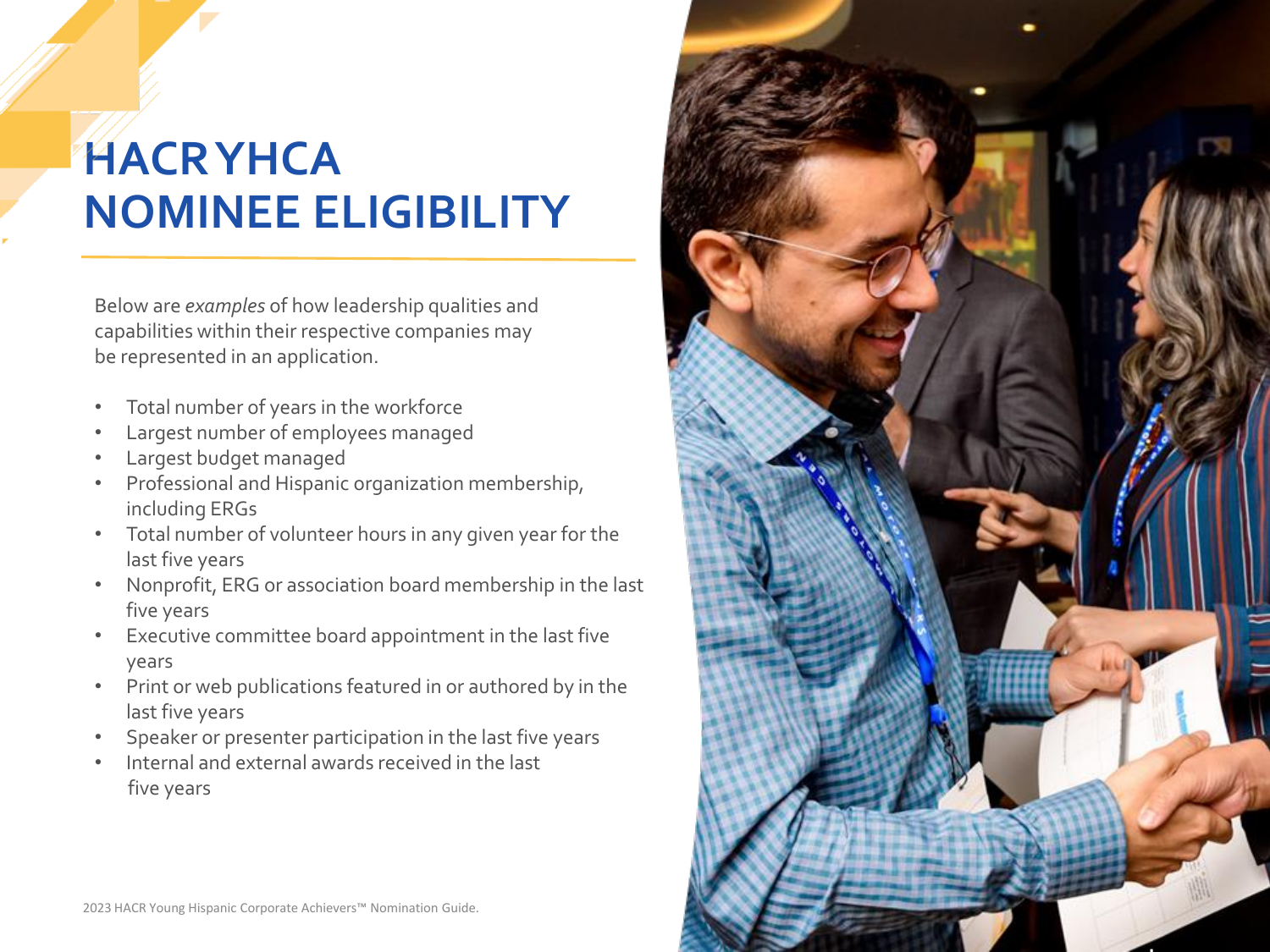## **2023 HACR YHCA APPLICATION**

## **The 2023 HACR YHCA Application will be released on July 1, 2023.**

## **It will be accessible on the HACR website, [www.hacr.org](http://www.hacr.org/).**

- A company may submit up to three nominations for consideration.
- There is no cost associated with the nomination process.
- The nomination form may be completed by a nominee, sponsor, manager or nominator. An applicant may not selfnominate.
- *All applications must be approved and signed by the SVP of Human Resources or the Chief Diversity Officer AND the Nominator.* Nominations that do not have the appropriate signatures will not be considered. Nominees cannot selfnominate.
- All application materials, including the [signature page](https://f.hubspotusercontent00.net/hubfs/4476451/4.%20Programs/YHCA/2020%20Class%20Documents/HACR%20YHCA%20Signature%20Page%20(Writable).pdf), must be submitted via the official online form and application portal. Supplemental materials (i.e. letters of support, resumes, etc.) will not be accepted.
- HACR Member companies are provided an optional consultation call to review and provide preliminary feedback on their anticipated applications.
- Previous HACR YHCA finalists are ineligible to participate.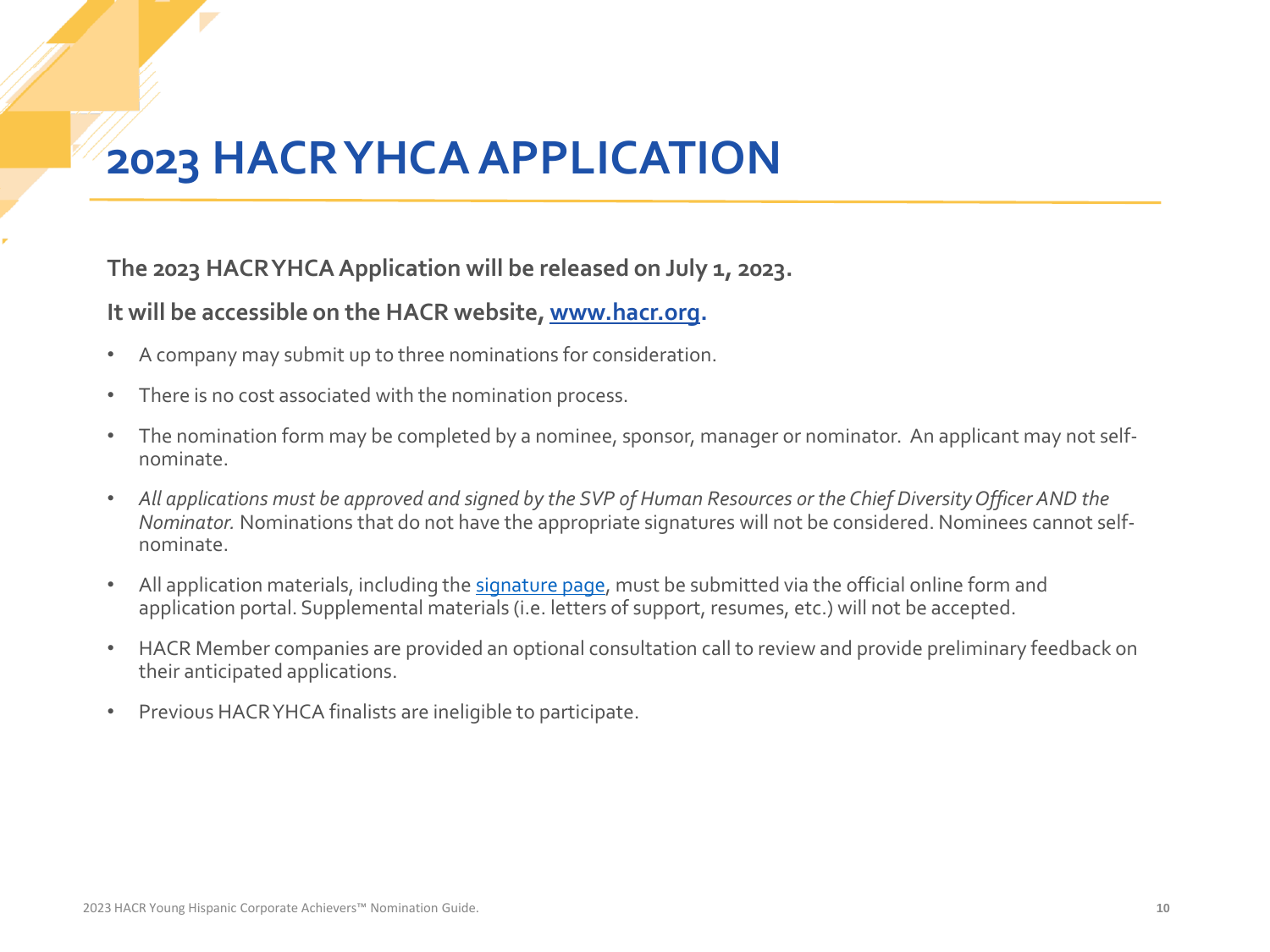# **HACR YHCA FAQ**

### **When will the 2023 HACR YHCA nomination open?**

*The 2023 Nomination application will be released on July 1. The nomination window for the 2023 HACR YHCA Class is from July 1 - Sept. 30, 2023.* 

#### **Is there a registration fee?**

*Yes. If selected, participants will be required to submit a registration fee to confirm participation. HACR YHCA Corporate Member Registration Fee (per finalist): \$4,000 Non-HACR Corporate Member Registration Fee (per finalist): \$5,250*

#### **Is there an application fee?**

*No. There is no fee to submit your application. If selected, the company is required to pay the program's registration fee to confirm your space.*

### **What will the hybrid program delivery model experience be like?**

*The hybrid model reflects a change in the program delivery model. Previous years were designed as a one-time, five-day convening. The 2022 program followed a hybrid model with live, synchronous training modules and an intensive, in-person training in San Fransisco, CA. Applying the best practices from both experiences, HACR has transformed the 2023 program to expand the program's offerings by incorporating both virtual and in-person training modules. Program participants will complete eight weeks of virtual modules and online engagement, before coming together for in-person trainings that apply learning & development techniques best executed in an in-person format.*